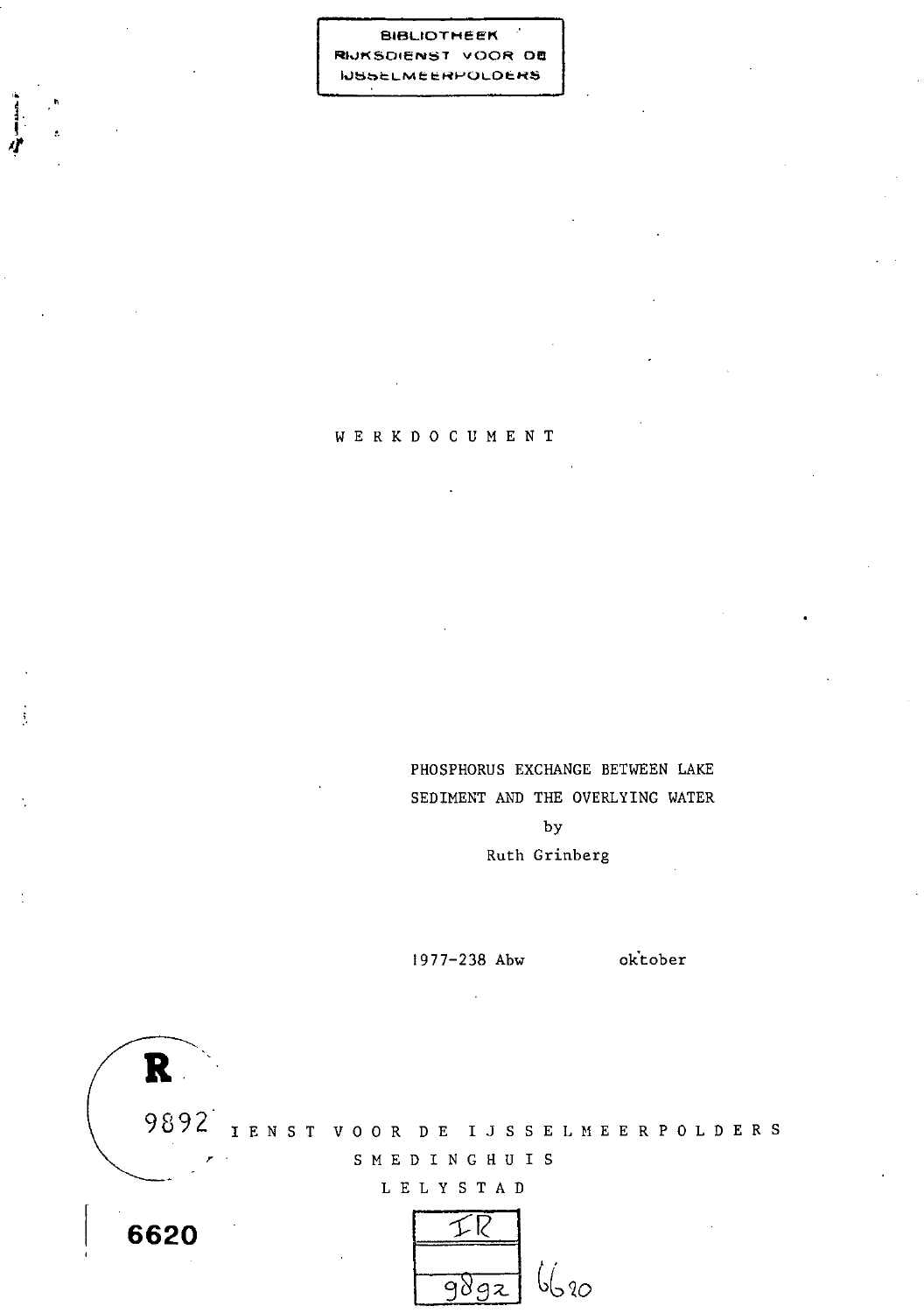## **contents**

**1. Introduction** 

**2. Algal growth** 

**3. The exchange processes** 

**4. An example of an experimental system for measuring phosphaterelease (as has been developed at T.H. Twente)** 

**Literature.** 

**Note: literature references (numbered) are placed in parentheses.**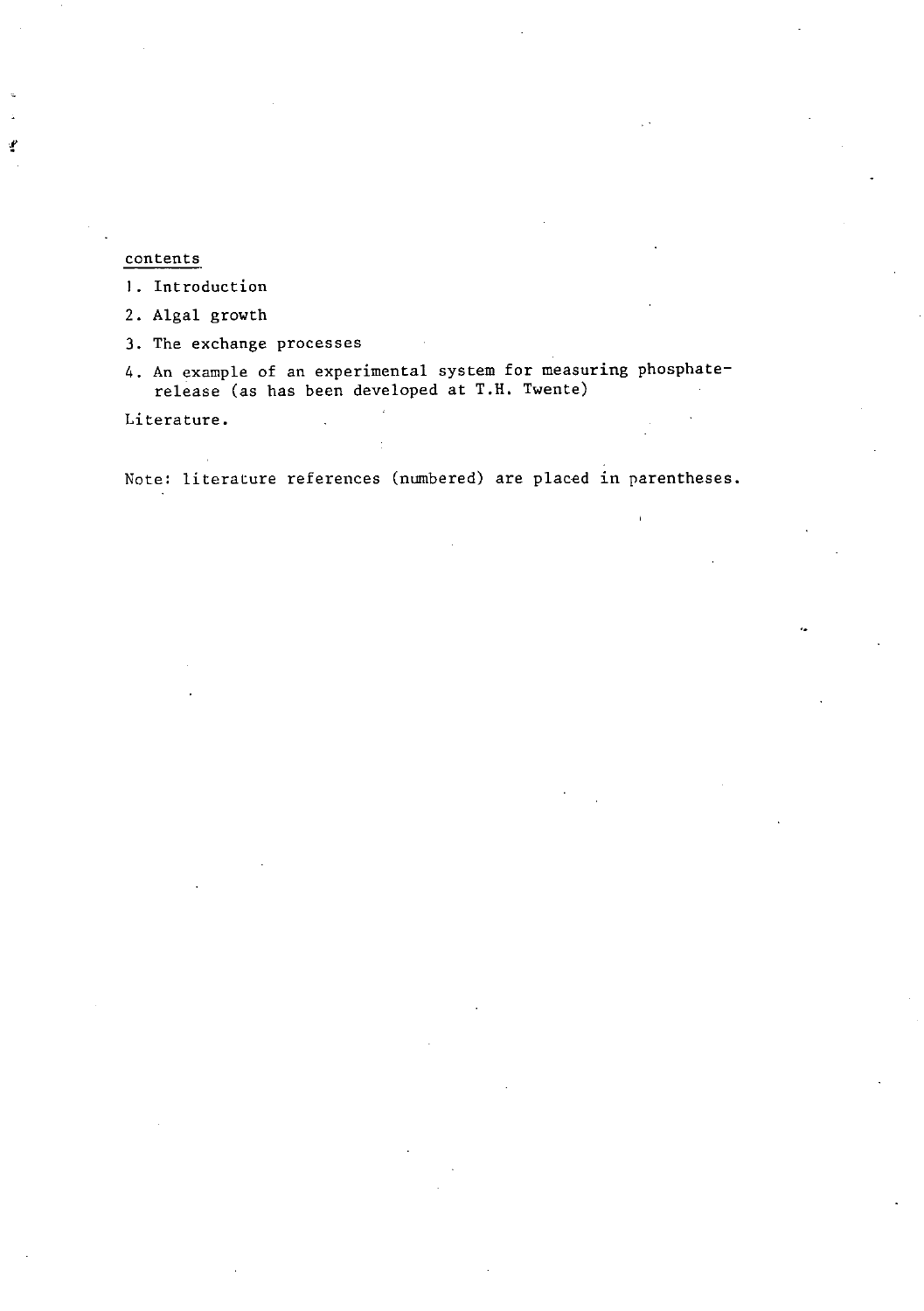#### I. Introduction

**<sup>i</sup>**Lake sediments can play an important role as a reservoir of nutrients like phosphate  $(P)$  and nitrogen  $(N)$   $(9)$ . In the Netherlands, huge : amounts of phosphate, which is often the most important nutrient for<br>h algal growth, already enter the lakes from human, agricultural and i algal growth, already enter the lakes from human, agricultural and<br>, industrial sources. In many Dutch lakes the situation worsens beca industrial sources. In many Dutch lakes the situation worsens because *8* of the influence of the river Rhine and because most of the lakes do not have a significant outflow of phosphate. Lake IJssel, for example, receives about 10 gr./m2 (3 gr./m 3/yr) of total phosphate; only about 10% of the phosphate-load leaves the lake , (15). Undoubtedly this phosphate-load has contributed significantly to the eutrophication of Lake IJssel; it exceeds the "critical level" ' of  $0.05$  gr.P./m2,  $yr^*$  considerably The trophic states of a lake are determined by the amount or rate of algal growth which can be limited by phosphate, nitrate/ammonium and other macro- and micronutrient concentrations, light penetration, dissolved oxygen and also the entire biomass  $(2-6)$ . The trophic states of lakes can range from oligotrophic conditions - low concentrations<br>of nutrients and thus few algae, high concentration and small fluctuations of dissolved oxygen and high light penetration - to an eutrophic state with a high concentration of algae due to increasing concentrations of nutrients, low light penetration, increase of the entire biomass and considerable fluctuations in dissolved oxygen, with sometimes low or even zero dissolved oxygen concentrations (3). This change is often mainly caused by the increase in the concentra-<br>tion of phosphate in the lakewater. At the moment, in several Dutch lake areas, efforts are made or planned to reverse this process through a reduction of the phosphate-load of the lakes. Since sediments interact ' strongly with the overlying water, especially in lakes that are shal low (which most Dutch lakes are), P can be released back into the water from the sediment, when its loading is reduced. This is due to the , buffering effect of sediments on P solutions (22, 3, 21), a process, in which the sediment removes phosphate from the overlying water when its  $\mathbf{L}$ concentration is high and releases phosphate back into the water when : the concentration is low. Besides, other chemical and/or biological **<sup>I</sup>** processes can contribute to a release of phosphates from the sediment. **.i** The purpose of the studies in this field has been to understand the ' mechanism and find a proper system to measure the release of phosphate from sediment to the overlying water  $(4)$ .

## 2. Algal growth

There are about 15-20 elements that are necessary for the growth of freshwater plants, the most important of which are the nutrients carbon, nitrogen, oxygen and phosphorus.

Carbon usually occurs as  $CO_2$ ,  $H_2CO_3$  or  $HCO_3^-$ .  $CO_2$  supply from the air of from bottom sediments (breakdown of organisms), will be sufficient to maintain growth of relatively large algal crops (2-6). Controlling eutrophication by limiting carbon, is suggested to be ineffective, mainly because in a lake that becomes eutrophic, the green algae are replaced by blue-green algae, a replacement which is accompanied by an increase in pH in solution and an increase in water temperature, both

decreasing CO<sub>2</sub> concentration (3).<br>Nitrogen usually occurs as nitrate (NO<sub>2</sub><sup>-</sup>). NO<sub>2</sub>-N concentrations increase with an increasing amount of fertilizer, applied to the lake

\* According to Vollenweider, it is only below this level that a lake can be oligotrophic.

t J.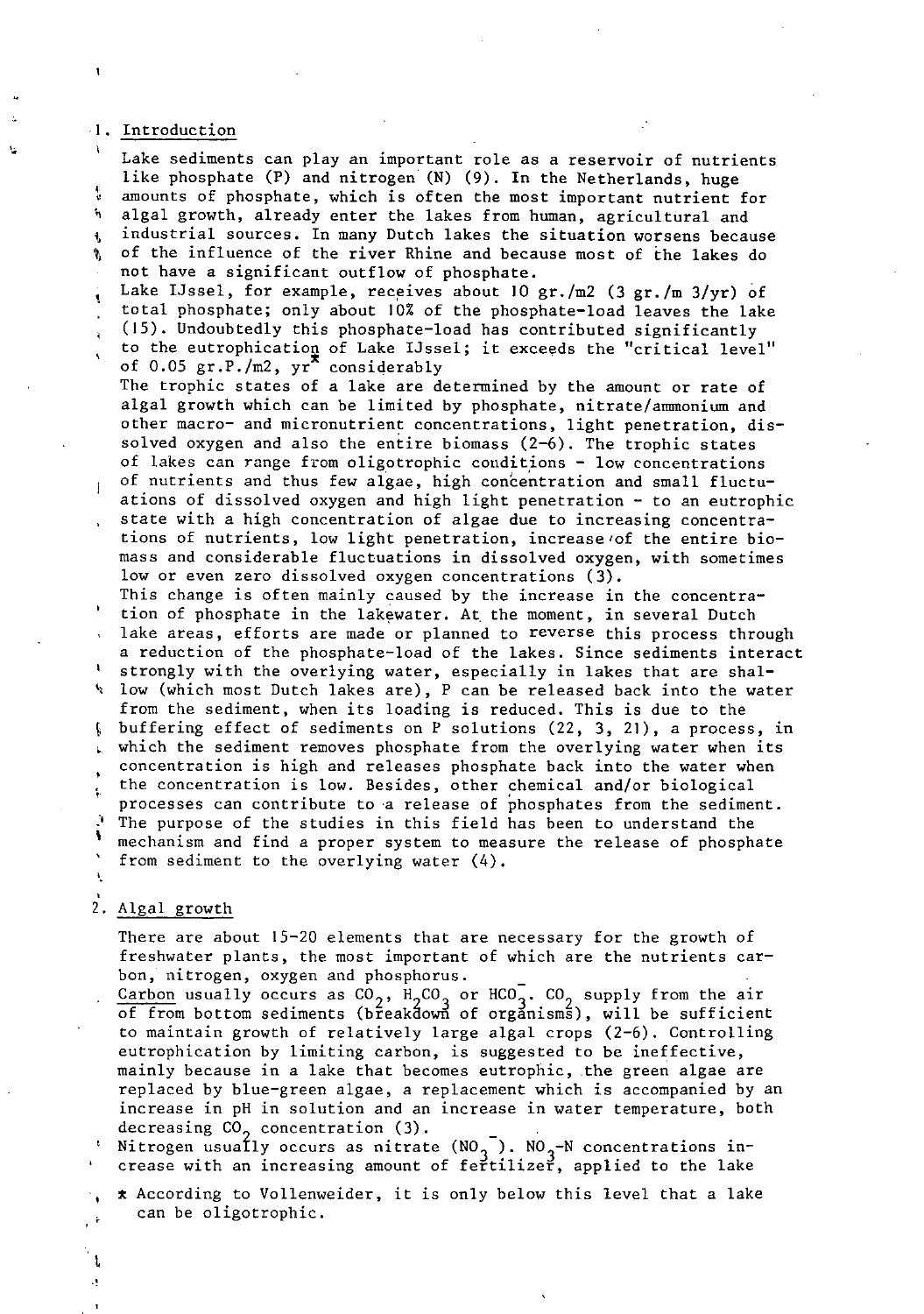especially from farm areas (2-6).

Nitrogen can be a limiting factor for algal growth, unless blue-green algae that can utilize nitrogengas from the air are present (3). Besides, it is difficult to remove the supplied nitrates artificially because of their sources (rain, rural runoff); partly this removal is realized already through the process of denitrification in the sediment. 0xygen:In lakes, a diurnal fluctuation of dissolved oxygen can be observed. During daylight,  $0<sub>2</sub>$  is produced in the photosynthenis of algae (3). While its consumption, as Fillos and Swanson (1975) suggest, is a result of the oxygen demand of the aerobic bacteria in the mud surface and of the immediate chemical demand by products of anaerobic decomposition (4). This is a sediment surface process (3) with sediments.acting as a sink for oxygen which is supplied to the sediment surface at a rate controlled by:

1. Biological oxygen demand (BOD) - respiration and metabolic activities in the sediment by organisms like algae and bacteria  $(20)$ ,

- 
- 2. mineralization of algae by zooplankton and by bacteria (2-9),<br>3. Chemical Oxygen. demand (COD) inorganic elements, like  $Fe^{+2}$ , released into the sediment from decomposing biological matter, accu-
- mulate in reduced form (20),<br>4. diffusion, which regulates transport.

Animals and higher plants account for only a small part of the total. oxygen uptake, so that they do not minimize algal biomass  $(2-6)$ . Another important factor is the depth to which oxygen can penetrate into the sediment. This will be controlled by the rate of  $0<sub>2</sub>$  supply to a unit area of the sediment surface and by the oxygen demand per unit volume of the sediment (20). When, as a result, anaerobic conditions near the sediment - water interface occur, this indicates that the lake is eutrophic.

Phosphorus is the nutrient which can be most easily limited to reduce eutrophication in lakes (3), where it appears as particulate phosphorus and dissolved phosphate.

The total P concentrations  $\mathsf{q}\mathsf{f}_\mathsf{I}$ most eutrophic surface waters are found to be between 10 to 50  $\mathrm{g}\,\mathrm{P}^{1-1}$ . When variatons are recorded due to different geochemical structures of lake sediments (7), it was also found that the patterns of phosphate found in sediments also occur in water (2-9).

Particulate P includes: 1. P in organisims which are nucleic acids (DNA, RNA and phosphoproteins), low molecular weight esters, vitamines etc. and nucleotide phosphate (ATP, ADP) 2. mineral phases of rock and soil (for example hydroxyapatites), inorganic complexes on which P can be adsorbed (clays) and ferric hydroxide. 3. P adsorbed onto dead

particulate organic matter.<br><u>dissolved P</u> includes: 1. orthophosphate PO<sub>4</sub> , 2. polyphosphates, 3. organic colloids or P combined with adsorptive colloids (7).

The distribution of phosphate in a water column of a lake is generally not homogeneous. Although the dissolved phosphate tends to reach uniform concentration through the column, this tendency is counteracted by the various particulate phosphate compounds (I).

When separating total'phosphate into organic and inorganic fractions it is found that the majority of the total  $P$  is in the organic.form (15). Although inorganic phosphate is only a small fraction of the total phosphate, Chang and Javkson (1957) developed a fractionation method for inorganic phosphate in soil into calcium-phosphate, alumi $nium-phosphate, iron-phosphate and reduction to soluble phosphate (10).$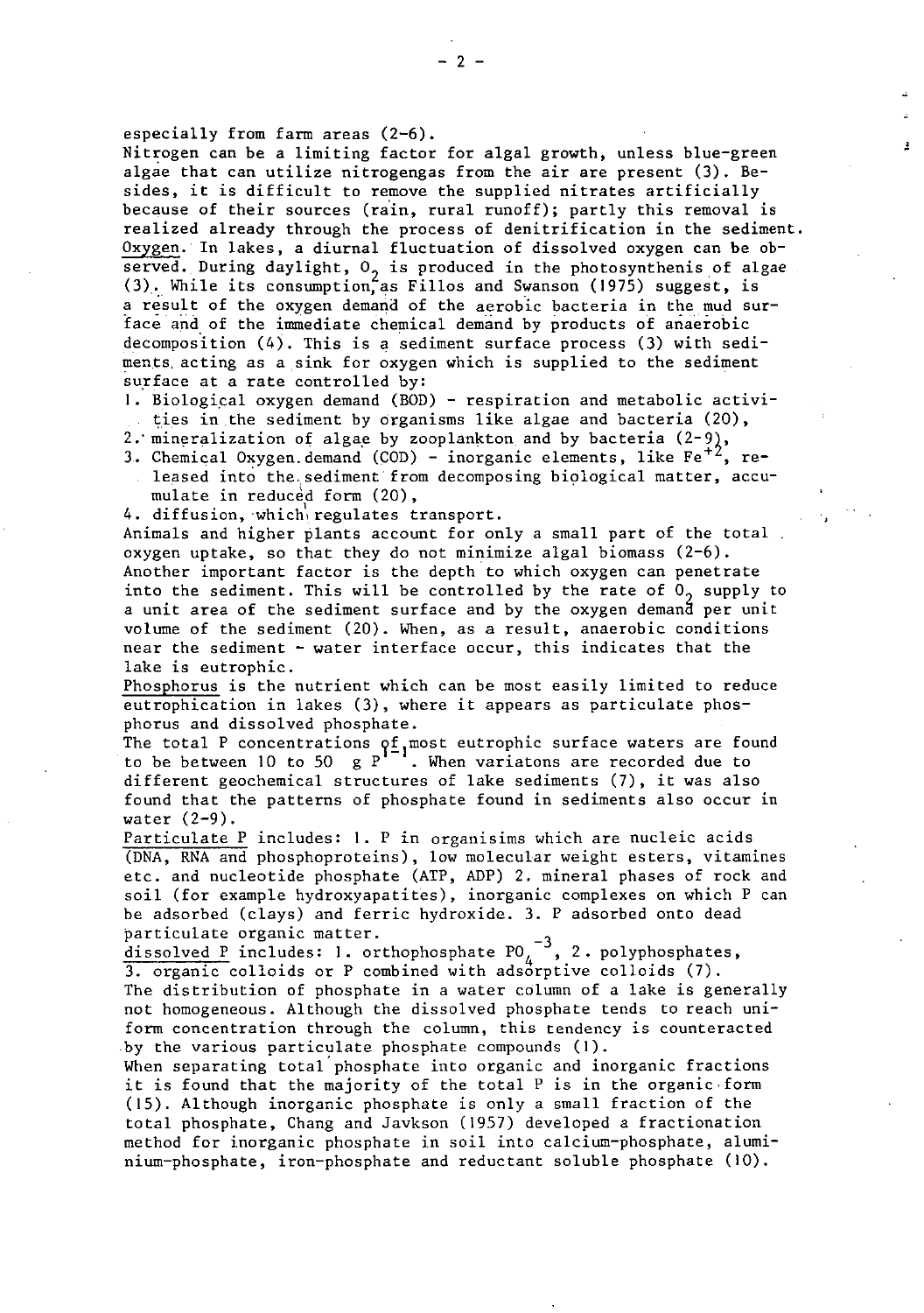It was also found that the phosphorus content of the sediment can be several orders of magnitude higher than that of the water (7), Stumm and Leckie (1970) found in marine sediments (in the U.S.A.) that ' phosphate concentrations in the interstitial water were about 50 times higher than in the overlying water (25) and Bengtsson (1975) found ' that the P-content of dry sediment is about ten times higher in the 0-5 cm layer than in the deeper layers (17). Phosphate is an available nutrient for algal growth by taking part in i the photosynthesis of algae. There is also a rapid accumulation of

more phosphate than is needed (luxury uptake in the cells of up to 60%).<br>  $\eta$  The combination of algal excretion and bacterial degradation tends to<br>
recycle this abombate, workin bound as palynhomphate within the cells recycle this phosphate, weakly bound as polyphosphate within the cells, ID back into the lake system (enzymatic release), to sustain an algal **b** bloom.

Due to the low limit of phosphate concentration, at which algal growth is limited by it, usually  $10-20$  PgP 1 , the condition described above can easily produce eutrophication in lakes.

#### 3. The exchange processes

 $\ddot{\textbf{y}}$ . Since, in many cases, phosphorus rather than nitrogen limits biomass synthesis (21), the exchange of phosphorus has been mainly studied. The mechanism by which phosphorus is exchanged between sediments and the overlying water is not understood, yet, it is considered as a major component of the phosphorus cycle in natural waters **(7).** Snow and DiGiano (1976) indicated that the deposition of P onto the bottom of a lake is mainly due to algal uptake and subsequent settling as well as adsorption onto either iron (Fe) or aluminium (AL) complexes or surface exchange on clay minerals, while the release back into the water (as a result of desorption, surface exchange, mineralization), controlled by various factors as redox potential, pH and temperature, enables P to be transported back into the overlying water (3). Kamp Nielsen (1974) investigated the exchange rates of P during anoxic conditions and concluded that the concentration gradient of  $NH_{4}$  CL-extractable phosphate in the upper centimeters of the sediment and the bottom water controls this exchange (19).

Rippey (6) suggested the ligand exchange of OH for  $P0_A$  in the basis iron phosphate compound is the reverse of the equation:

**0** Be-OH+POl%Fe-PO4+OH as the mechanism of P-release due to pH-increase According to Hayes and Phillips, the dynamic equilibrium of P in a sur-<br>A face water may be represented by:

 $\frac{1}{2}$  P in aqueous phase  $\frac{1}{2}$  P in solid phase '\ (small fraction of total) (Large fraction of total)

Thus heterogeneous equilibrium, characterized by the solubility of AlPO<sub>L</sub> (variscite), FePO4 (strengite) and Ca<sub>10</sub>(PO4)<sub>6</sub>(OH)<sub>2</sub>, (hydroxy-<br>apatite) and the adsorption of phosphate on clays, determine the distribution between the aqueous phase and the solid phase in the sediments  $(20,8)$ .

Stumm and Leckie (1970) studied the mechanism of phosphorus exchange and made a steady state model of a natural water system including a kinetic interpretation of the exchange process; they indicated that an unbalance between photosynthesis and respiration functions leads to pollutional effects (21).

It seems that the effectiveness of the net phosphate sink to the sediments and the velocity of processes regenerating phosphate to the wa-

 $-3 -$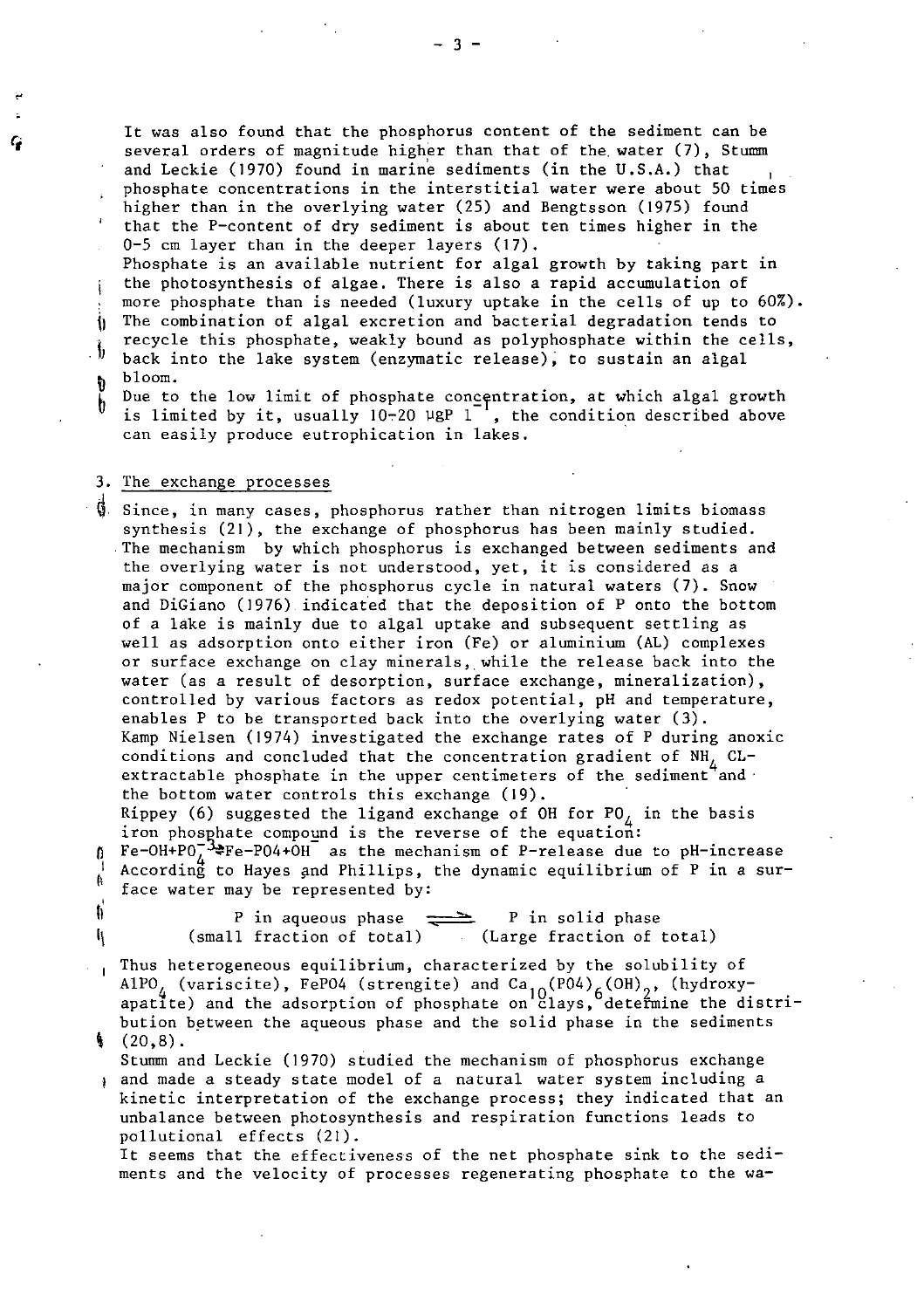ter, indicate the mechanisms involved in the process of exchange of phosphate between sediments and lake water to be of a biological, chemical and physical nature. The important factors in these processes are the ability of the sediments to retain phosphate and the conditions of the overlying water and the sediment, causing the transport of phosphate back to the lake water (1).

The biological processes contain two parameters pertinent for the synthesis of biomass in lakes where phosphorus is a growth limiting nutrient: I. capacity for photosynthesis 2. productivity (rate of biomass production). The biological processes involve phosphorus uptake by algae (convertion of. inorganic P into cell P) (1) and mineralization which is the decomposition of algal cells by zooplankton or bacteria (2-9), a process through which, ultimately, phosphate can be released back into the water (or retained by the sediments) (4). Since bacteria cannot penetrate the living cell, autolysis makes the cells susceptible to bacterial attack so that, just before death, the cells become permeable to bacterial enzymes (2-9).

Mineralization in the waterphase is strongly temperature-dependent and can be measured through  $0<sub>2</sub>$  consumption in darkness (2-9). In the process of photosynthesis-respiration of algae:

106 CO<sub>2</sub> + 16 NO<sub>3</sub> +  $HPO_4^{-2}$  + H<sub>2</sub>O + 18 H<sup>+</sup> + trace elements + light  $\frac{\text{photosynthesis}}{\text{respiration}}$ 

$$
c_{106} H_{181} O_{45} N_{16} P + 150 O_2
$$

as a result of mineralization, occurring mainly in the deeper waterlayers 'and' in. the sediment, phosphate and nitrate were found to be liberated in the same fixed ratio (21).

The chemical processes involve trapping mechanisms in the superficial oxidized mud sediment that can remove inorganic P from water and prevent its transport (20). The removal of inorganic P is supposed to be a precipitation process by calcium, aluminium and iron phosphate or an adsorption one by iron or aluminium oxides and by positive-charged sites of organic particles and clay minerals (3).

The mechanism whereby iron and phosphate combine is believed to be surface adsorption onto hydroxide gels of iron  $(3)_5$  this occurs when lake stratification is destroyed, then dissolved Fe $^{\texttt{+2}}$  is oxidized (by 0 $_{2})$ and the Fe<sup>+3</sup> ions formed (pH>6), precipitate as Fe(OH)<sub>3</sub>. Under aerobic conditions, the amorphous hydroxide gels can adsorb phosphate from the water and release it back under anaerobic conditions (23) by the breakdown of the ferric hydroxometal complexes (3). Kamp-Nielsen suggested that iron phosphate controls the anaerobic phosphate exchange (19). **<sup>4</sup>** The aluminium phosphates where the hydrate amorphous aluminium-P or aluminium hydroxide-P is considered to be one of the dominant ad-/ desorbents of phosphate in anaerobic, slightly acidic sediments (3). In alkaline hard water, often the Calcium-content of the water controls the phosphate concentration (I). Andersen (1975) found that phosphate has been precipitated together with Calcium in the same ratio as in hydroxyapatite  $(Ca_{10}(PO_{\lambda})_{\mu}(OH)_{\eta})$ . This precipitation carries phosphate  $\eta$ into the sediment due to the very low solubility of this compound (5). Addition of CaCO<sub>3</sub>, generally, increases eutrophication because of in-<br>creasing pH and carbon supply (2-17) and because soils with CaCO<sub>3</sub> have a lower phosphate binding capacity (1).<br>Clays are small colloidal minerals, that have been found to have not the phosphate concentration (1). Andersen (1975) round that phosphate<br>has been precipitated together with Calcium in the same ratio as in<br>hydroxyapatite  $(Ca_{10}(PO_4)_{6}(OH_2)$ . This precipitation carries phosphat<br>into the se

only negative, but also positive charges at the edges of the lattice so that they are able to adsorb  $P0_4^{\,-3}$  ions, following Langmuir isotherm

 $4 -$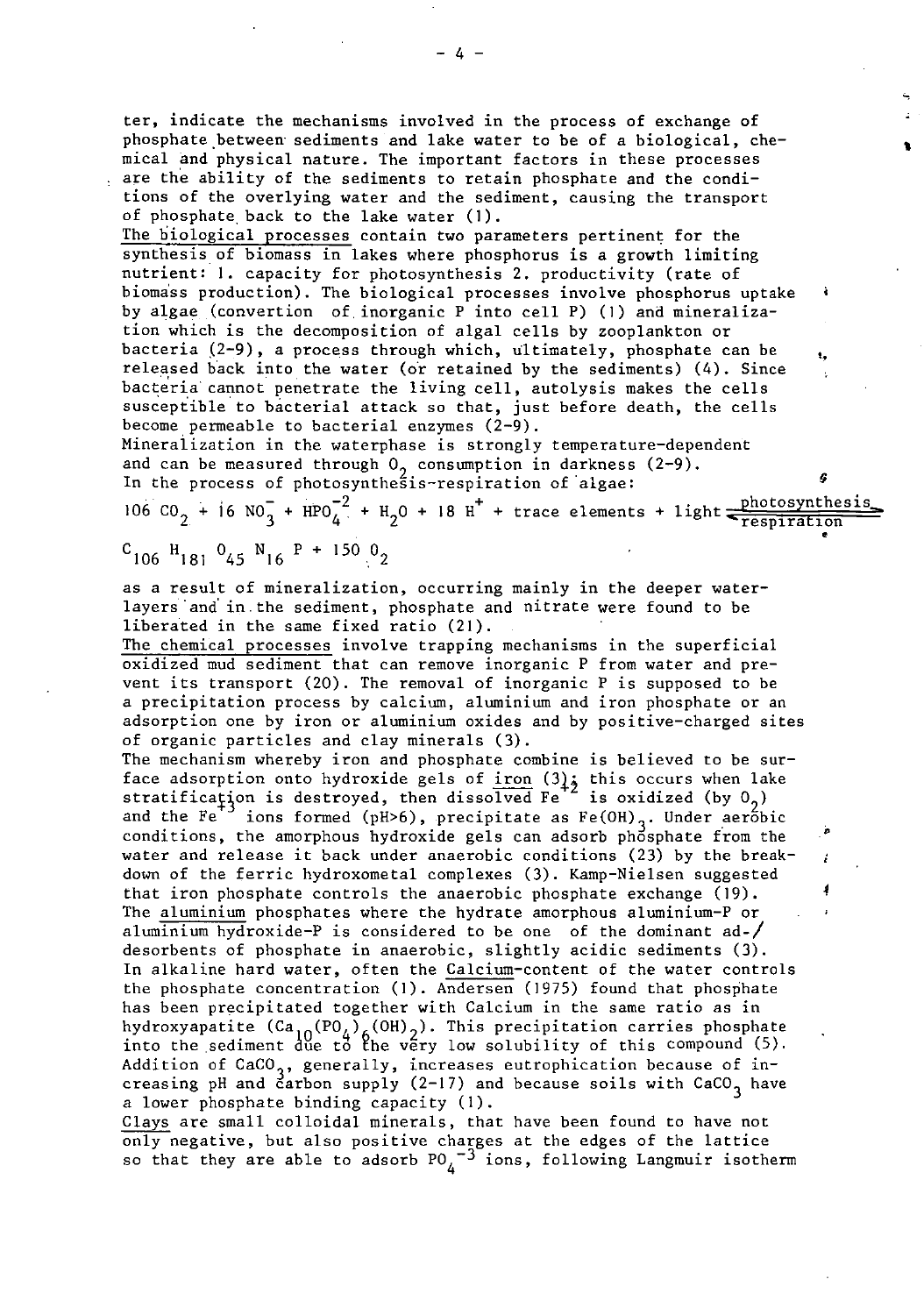and forming  $\text{Al}_L(\text{Si}_L\text{O}_{10})(\text{OH})_{\text{o}}$  PO,. Clays, entering a lake, tend to settle to the  $5$ ott $\vec{\text{om}}$ , adsor $5$ ing  $\text{PO}_{\lambda-}$ ? and removing it from the lake water and thus increasing the phosphace stored in sediment  $(3)$ . The physical processes involve, generally, the diffusion transport through the interstitial water, which is generally considered to be the rate determining step for the transfer of phosphate from the solid phase to the overlying water through an undisturbed watersediment interface (24). In all but the upper few milimeters of sediment, diffusion is controlled by motion on molecular scale with corresponding low diffusion rate, while in the water, exchange is regulated by much higher variable turbulent diffusion rates (7, 20, 19). The data demonstrated (18) that the release of phosphates (also Fe and Si) from mud is a result of continuous diffusion, the intensity of which depends on concentration gradients. The concentration gradient is defined as the difference between the phosphate concentration in the water and the NH, C1 extractable phosphate in the upper centimeters in the sediment  $(19)$ . According to Kamp-Nielsen, under anaerobic conditions, the diffusion process leads to an impoverishment of phosphate'(and Fe) in the uppermost layer and under aerobic conditions it leads to a displacement of phosphate (and Fe) from the reduced lower mud into the oxidized mud surface. For aerobic phosphate-binding, diffusion was found to be not an important process, since under those conditions phosphate has to move against a large concentration gradient which does not have a great seasonal variation (19). Hydrological conditions (turbulence) of the sediment due to wind (especially in shallow lakes) cause the phosphate near the sedimentwater interface to be released into the lake water (7, 16). When the whole water column is well mixed, the oxygen supply from the atmosphere is continually delivered by turbulent water movements to the sediment surface and the concentration is maintained close to full saturation at all depths in the water (20), but during the calm warm periods in summer the lake stratifies and can become anoxic below about 2 m depth (17) with an impact on P-exchange like described above. Controlling factors. The exchange of P in the lake sediments is controlled by various factors. These factors allow phosphate to be released into the interstitial water where it can be transported into the overlying water. 1. pH. Andersen (1975) indicated that phosphate liberation from lake sediments does not generally follow the same pattern from lake to lake but will depend on pH relationships and sediment composition (5). The most pronounced influence of pH is observed on the exchange of P, Fe and Ca (20). This difference in pH was used in soil researches for extracting phosphate selectively from sediments  $(10,11,12,13,14)$ . The adsorption of phosphate on clay particles decreases as pH is increasing and phosphate, that may have been originally adsorbed, is released from the solid phase in the sediment (7). J, 2. Redoxpotential. The difference between reduced and oxidized soils in release and sorption of phosphate suggests that under reducing conditions there is an increase of the solid material that reacts Q with the phosphate (22), so the amount of phosphate desorbed geneţ rally increases with a decrease in the redox potential  $(3)$ . Å Patrick and Khalid suggest that this difference is due to the dif--b ference in the capacity of oxidized and reduced forms of iron oxide

to sorb and release orthophosphate (22).

 $\theta$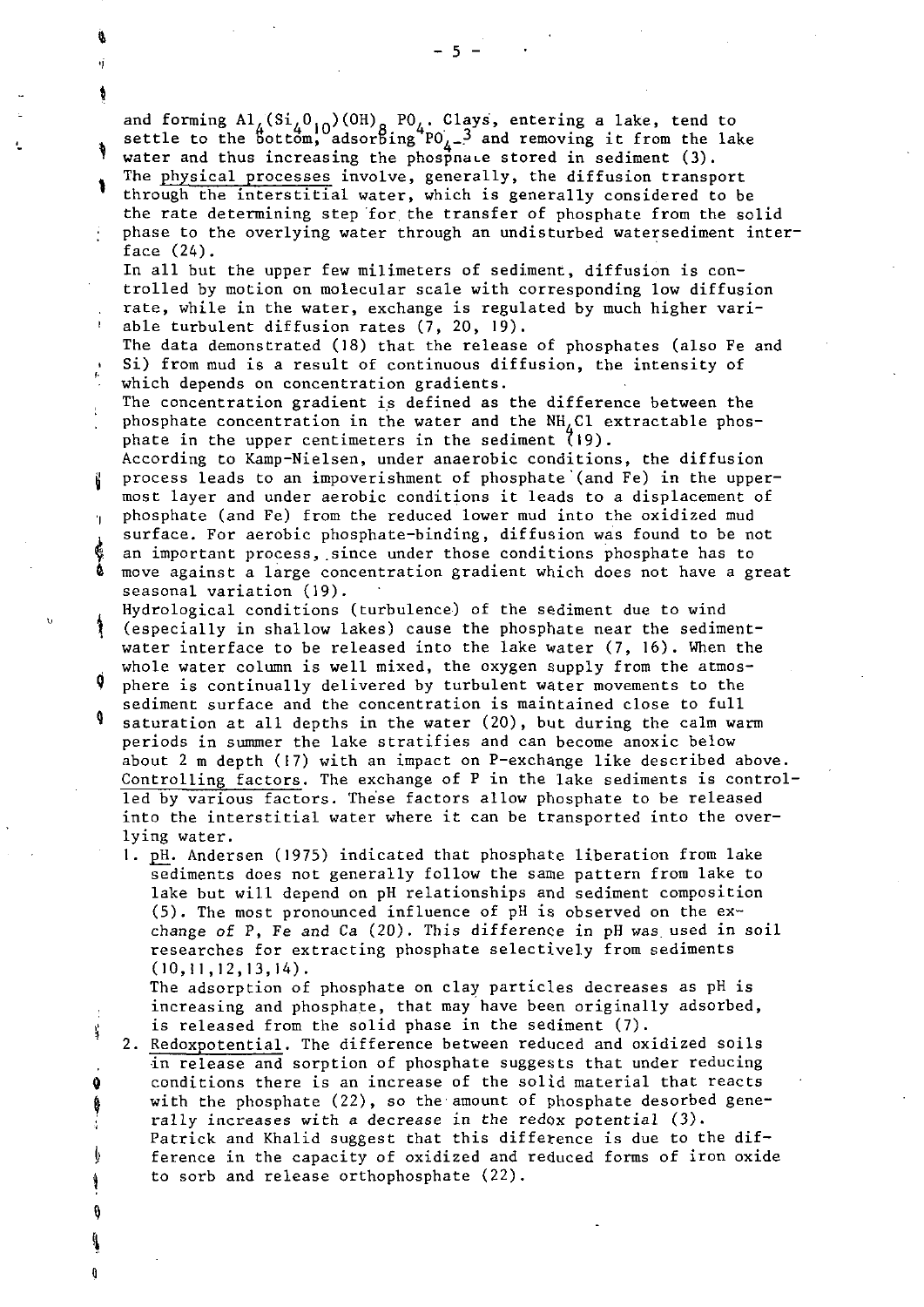This indicates that phosphate is released from sediments at low .. redox potentials (19) which are caused by decomposition of plankton  $\mathbf{r}_1(4)$ . ...; .

3. Temperature. Temperature affects the rate of adsorption of phosphate and the equilibria between sediment and interstitial water (3) in. such a way that the rate of adsorption decreases with increasing temperature. The seasonal periodicity of both primary production and thermal stratification means that the exchange of phosphates is strongly influenced by seasons (1). Thus, in shallow eutrophic lakes,

during the winter when temperature is low, the sediment adsorbs or retains phosphate and as temperature increases during the summer, also pH increases near the sediment-water interface, the redox po-<br>tential decreases and tential decreases and the sediments release phosphate back into the interstitial water where it can be transported to the overlying  $\frac{1}{2}$  water (3).

i':

11

ŧ.

# 4. An example of an experimental system of measuring phosphate-release  $\frac{3}{4}$  (as has been developed at T.H. Twente) (as has been developed at T.H. Twente)

Mortimer (1971) indicated that in order to be able to predict the *II* dynamics of nutrient availability from sediments, information on the nutrient concentration in the interstitial water is more important than data on the total nutrient content of sediments (20). Many experiments have been done on measuring the phosphate exchange between undisturbed sediments and the overlying water.'For example, in order to evaluate the phosphate flux from the sediment and its oxygen demand, a series of experiments were conducted (1969) using large underwater chambers that isolated sections of lake bottom (16). Snow and Digiano (1976) used the same idea and built a special fiberglass caisson, simulating a lake volume with bottom sediments exposed to the overlying water but hydraulically separated from the lake itself, only allowing flow of water into and out the caisson passing first through an ion exchanger and an activated carbon, column wich reduced the concentration of phosphate in the overlying water **(3).**  Since turbulence in the overlying water increases release from the sediments and dispersion of phosphate from the overlying water (16) there has been a need for developing a method for undisturbed sampling for laboratory experiments. Mortimer (1942) described the sampling of undisturbed mud cores using the Jenkin surface-mud sampler (20). The center of this apparatus is a glass tube of 6 cm diameter and 60 cm length Bengtsson (1975) used the Jenkin sampler in his experiments for calculating the release rate of phosphate, taking to each experiment 5 cm samples by pressing the sediment down from the tube by a rubber stopper (17). **We have a state of the state of the state of the state of the state of the state of the state of the state of the state of the state of the state of the state of the state of the state of the state of** Fillos and Swanson (1975), although not taking undisturbed samples

(all samples were mixed before placement into the reactors), built a specific apparatus for measuring the oxygen uptake rate of benthal deposits (4). This was a continuous flow system (for the overlying water) without disturbing the deposits, consisting of eight airtight reactors in two mixed water baths and a tank from which the water flowed to an activated carbon column, then, through a 25-1 glass jug, where the oxygen concentration could be controlled by  $N_2$  gas, to the reactors.

At. T.H. Twente, preliminary experiments have been done for the measurement and calculation of the release rate of P from Brielsemeer sediments.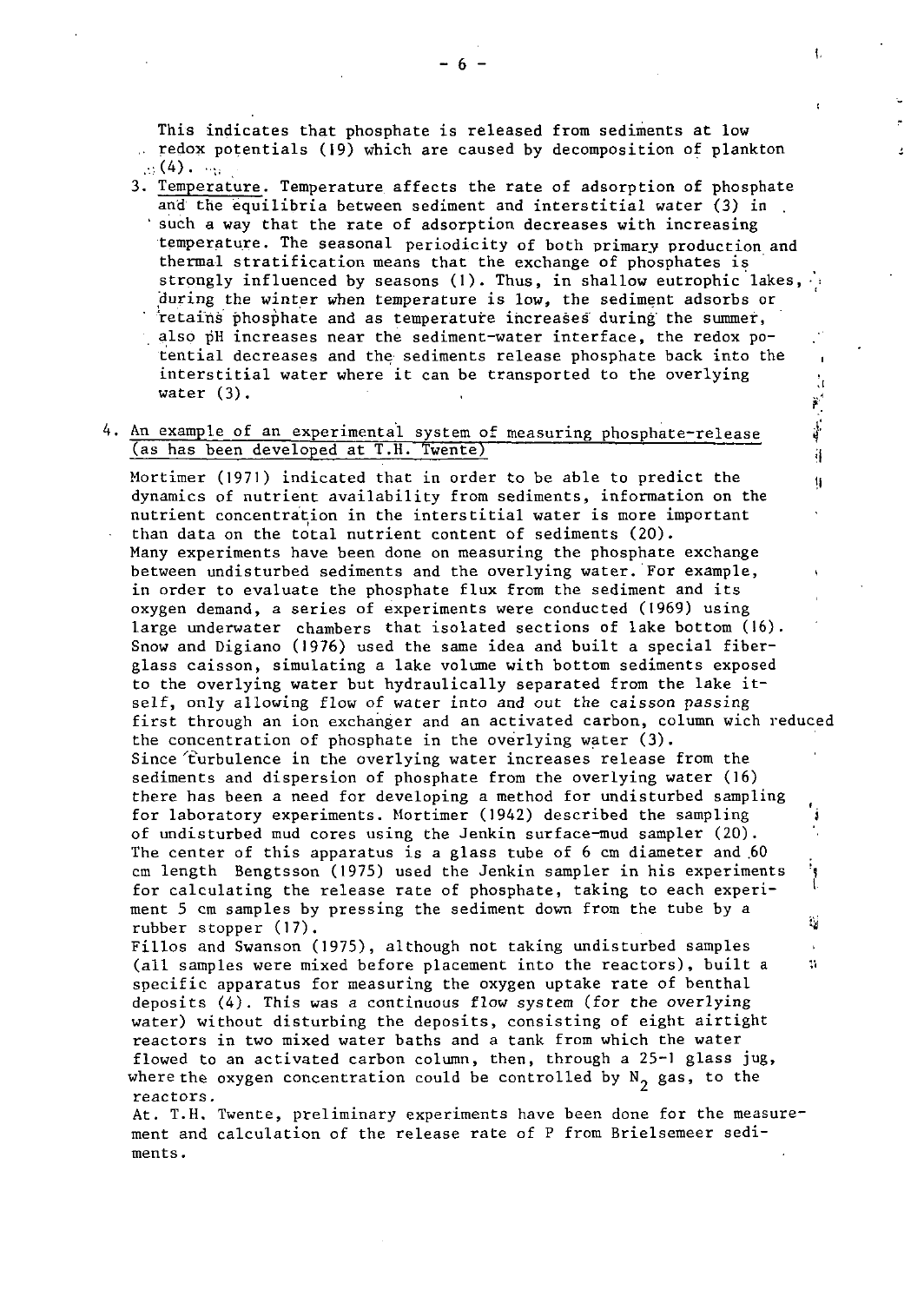A Jenkin sampler has been used for sampling undisturbed cores. The center of the apparatus is a plexiglas cylinder of 12 cm diameter and 40 cm length Sediment is filled up to about 30 cm height. The system described in figure **1** consists of: (I) two plexiglas cylinders, one kept under aerobic and the other under anaerobic conditions. Each cylinder contains the sediment and the overlying water as taken from the lake and is sealed with a top plate with openings for inlet-outlet of water, mechanical stirrer and in the aerobic system one more opening for air bubbling. On each cylinder's wall there are special holes, covered with rubber stoppers for inserting the platinum microelectrodes for measuring the redox potentials of different layers of the sediment. (2). LKB pump which can produce a constant flow rate of water through the system.  $(3)$  Anion-exchangers which are responsible for reducing the concentration of phosphate in the overlying lake water (4) pipes and valves system for directing properly the flow of water (for the anaerobic system it was suggested to use

glass pipes to prevent  $0<sub>2</sub>$  leaking into the system).<br>(5) three-necked tubes for measuring pH and redox potentials. Preliminary preparations have to be done: (I) the minimum weight of anion exchanger needed to adsorb the phosphate in the overlying lake water should be calculated (2). The exchanger should be washed first with base and brought to neutral pH in order that the water passing through it would not lower the pH of the whole system. (3) pH, redox potential, orthophosphate, iron  $(Fe^{+2}, Fe^{+3})$  Magnesium, Calcium, Manganese and iron- and calciumbound phosphate-concentration in the sediment should be measured. (4) Producing anaerobic conditions just by closing tightly the system; then, the oxygen disappears because it is reduced by the organic matter in the sediment. (When  $0<sub>2</sub>$  is removed by bubbling N<sub>2</sub> gas it was found to lower CO<sub>2</sub> concentration and thus lower pH of the<br>system).

The experiment has to be carried on for about 3 weeks. In the beginning the water is circulated through the anion exchanger for 2-3 hrs. to reduce the original phosphate concentration of the lake water. Then each day the system operates for only one hour.

50 ml. samples are taken in the beginning once a day and when proceeding, once in two days, from a sample pipe, replacing the sampled water by new lake water by pumping it through the same pipe (but in the opposite direction).

The analyses<sub>+</sub>daily<sub>+</sub>done are orthophosphate (ascorbic acid analysis)<br>and iron (Fe , Fe ). In sediments the fractionation method of Chang and Jackson has been used. Besides, efforts have been made to measure the (membrane-) exchangeable phosphate.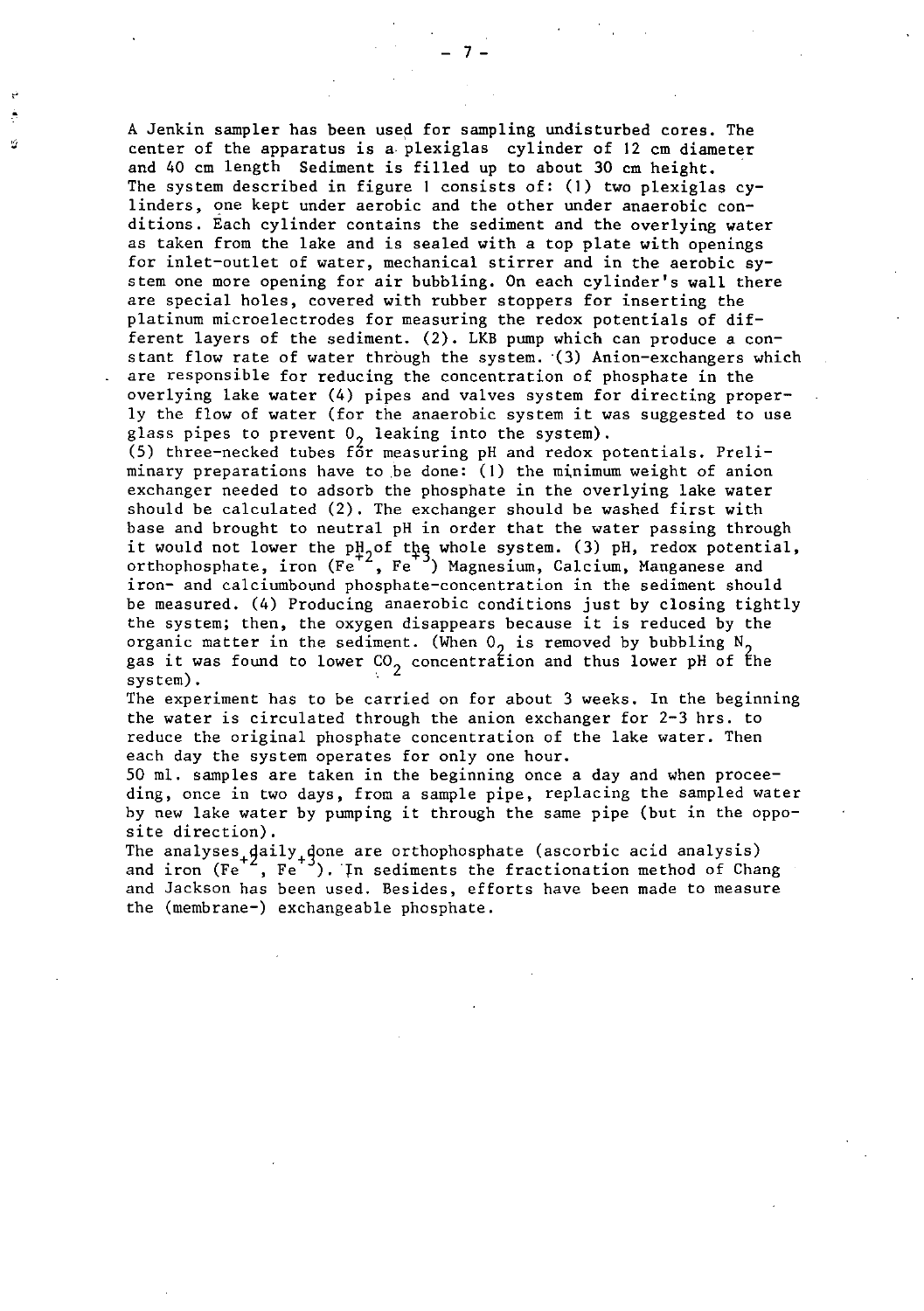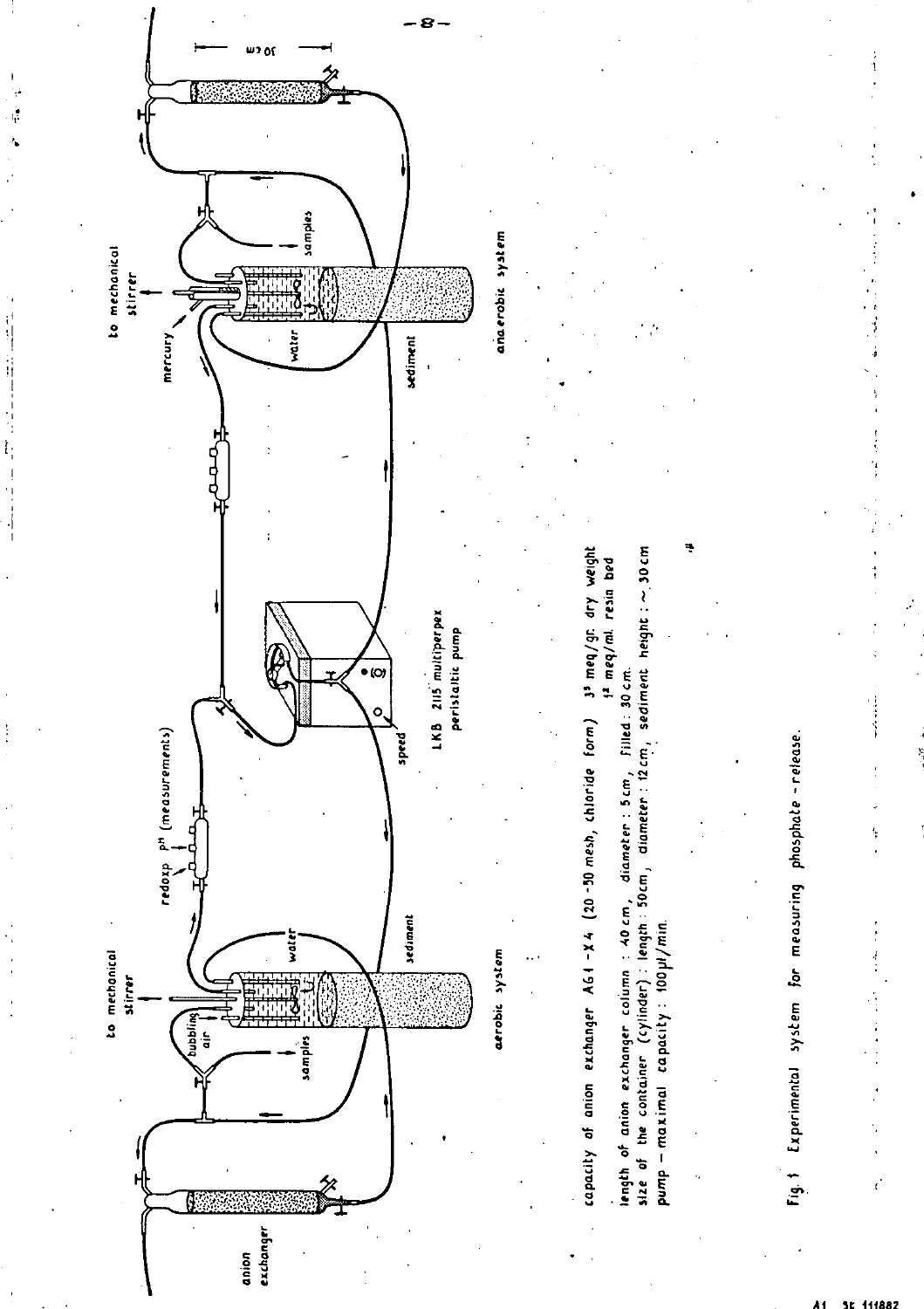#### LITERATURE

Į

- 1. 3. Grifith, A. Beton, J.M. Spencer and D.T. Mitchell, "Environmental Phosphorus Handbook".
- 2. H.L. Golterman, "Physiological Limnology Development in water science (2)".
- 3. P.D. Snow and F.A. Digiano, "Mathematical Modeling of Phosphorus Exchange Between Sediments and Overlying water In Shallow Eutrophic Lakes", Report to the division of water pollution control, Massachusetts Water Resources Commission. Department of Environmental Quality Engineering (1976).
- 4. J. Fillos and W.R. Swanson, "The Release of Nutrients from River and Lake sediments". WPCF 47(5) p. 1032 (1975).
- 5. J. Møller Andersen, "Influence of pH on release of Phosphorus from Lake Sediments", Arch. Hydrobiol. 76(4) p. 411-419 (1975).
- 6. B. Rippey, "The Behaviour of Phosphorus and Silicon in Undisturbed Cores of Lough Neagh Sediments".
- 7. R.G. Wetzel, "Limnology".
- 8. F.R. Hayes and J.E. Phillips, "Lake water and sediment- Radiophosphorus Equilibrium with Mud, Plants and Bacteria Under Oxidized phorus Equilibrium with Mud, Plants and Bacteria Under Oxidize<br>and Reduced Conditions", Limno. Oceanogr. <u>3</u> p. 459-475 (1958).
- 9. A.C. Hendricks and J.K.G. Silver, "Nutrient Ratio Variation in Re-<br>servoir Sediments", JWPCF 45 (3) p. 490-497 (1973). and Reduced Conditions", Limno. Oceanogr. <u>3</u> p. 459.<br>A.C. Hendricks and J.K.G. Silver, "Nutrient Ratio V<br>servoir Sediments",JWPCF 45 (3) p. 490-497 (1973).
- 10. S.C. Chang and M.L. Jackson, "Fractionation of soil Phosphorus", servoir Sediments", JWPCF 45<br>S.C. Chang and M.L. Jackson,<br>Soil science Vol. <u>84</u> (1957).
- II. A.N. Smith, "Fractionation of Inorganic Phosphorus in soil", AGRI Digest. 17 (1969).
- 12. J.K. Syers, R. Shah and T.W. Walker, "Fractionation of Phosphorus in Two Alluvial Soils and Particle Size Separates", Soil Science Digest. 17 (1969<br>J.K. Syers, R. S<br>in Two Alluvial<br>108 (4) (1969).<br>C.R. Frink. "Fra
- 13. C.R. Frink, "Fractionation of Phosphorus in Lake Sediments, Analitical Evaluation", Soil Science Soc. Amer. Proc. 33 (1969)
- 14. K. Vahtras and L. Wiklander, "Phosphate Studies in Soil", Lantbrukscal Evaluation", Soil Science Soc. Amer<br>K. Vahtras and L. Wiklander, "Phosphate<br>högskolans analen <u>36</u> p. 115-134 (1970).
- 15. H.L. Golterman, C.C. Bakels and J. Jakobs-Mogelin", Availability of högskolans analen 36 p. 115-134 (1970).<br>H.L. Golterman, C.C. Bakels and J. Jakobs-Mögelin", Availability of<br>Mud Phosphates for the Growth of Algae". Verh. Internat. Limnol 17 p. 467-479 (1969).
- 16. W.C. Sonzogni, D.P. Larken, K.W. Malveg and M.D. Schudt, "Use of large submerged Chambers to measure sediment-water Interaction", Water Research 14 p. 461-464 (1977).
- 17. L. Bengtsson, "phosphorus Release from a Highly Eutrophic Lake Sediment", Verh. Internat. Verein. Limnol. 19 p. 1107-1116 (1975).
- 18. V.U. Tessenow, "Lösungs-, Diffusions- und Sorptionsprozesse in der Oberschicht von Seesedimenten", Arch. Hydrobiol./suppl. 38 (4) p. 353-398(1972).
- 19. L. Kamp-Nielsen, "Mud-Water Exchange of Phosphate and Other Ions in Undisturbed Sediment Cores and Factors Affecting the Exchange Rate", Arch. Hydrobiol. 73(2) p. 218-237 (1974).